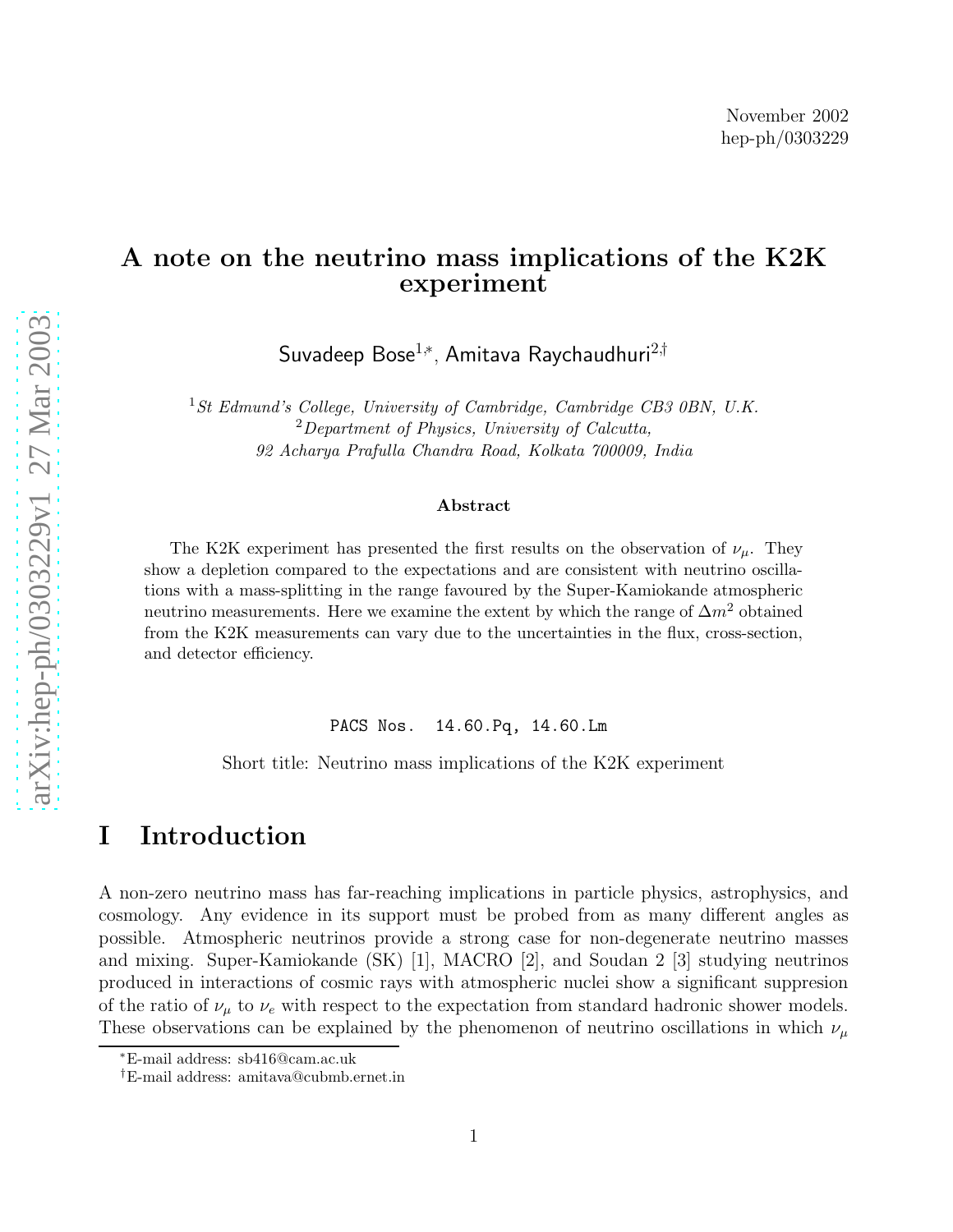changes to some other neutrino, *e.g.*,  $\nu_{\tau}$ . Such oscillations can occur if neutrinos have a nondegenerate mass spectrum and if the neutrino mass eigenstates are not the same as the flavour eigenstates. The atmospheric neutrino data favour a mass splitting  $\Delta m^2 = |m_1^2 - m_2^2| \simeq 10^{-3}$  $eV^2$  and maximal mixing,  $\theta = \pi/4$ . Neutrino oscillations have also been advanced as a natural solution to the long-standing solar neutrino problem, especially when the data from the SK and SNO experiments are taken together.

K2K [4] is the first accelerator based long-baseline oscillation experiment. It is designed precisely to probe the mass and mixing parameters favoured by the atmospheric neutrino data. It uses neutrinos produced by the 12 GeV proton beam of the KEK accelerator laboratory which are subsequently detected by the SK detector at a distance of 250 km. The average neutrino energy is  $\langle E \rangle = 1.3$  GeV and the intense beam is 98.0% pure  $\nu_{\mu}$ . K2K also uses a near detector at KEK, 300m downstream from the pion production target, to monitor and study the neutrino beam. The experiment started taking data from June, 1999. The primary oscillation search mode is  $\nu_{\mu} \rightarrow \nu_{x}$  oscillation (the  $\nu_{\mu}$  disappearance mode).

The first results from K2K [5] have been released. With  $3.85 \times 10^{19}$  protons on target (p.o.t.), in the 22.5 kton fiducial volume of the SK detector they observe 44 fully contained events in place of the (no oscillation) expectation of  $63.9^{+6.1}_{-6.6}$  events. This corresponds to a depletion ratio

$$
d \equiv \frac{\text{No. of observed events}}{\text{No. of expected events}} = 0.689_{-0.060}^{+0.079}.
$$
 (1)

This depletion is consistent with neutrino oscillations with a mass splitting in the atmospheric range and maximal mixing<sup>1</sup>. In this note, basing ourselves on the available information, we wish to examine to what extent this conclusion could be uncertain. Our finding is that the result is robust.

When oscillations are operative, the survival probability of a neutrino with energy  $E$  produced a distance  $L$  from a detector is expressed (in the two-flavour approximation) as:

$$
P_{\mu\mu} = P(\nu_{\mu} \to \nu_{\mu}) = 1 - \sin^2 2\theta \sin^2 \frac{1.27 \Delta m^2 (eV^2) L(km)}{E(\text{GeV})},
$$
\n(2)

For the purpose of the present work, the nature of the partner neutrino state to which the  $\nu_{\mu}$ oscillates is immaterial so long as it does not mimic a  $\nu_{\mu}$  at the SK detector.

#### II The K2K results

In the presence of neutrino oscillations, the event rate in the K2K experiment,  $r$ , can be expressed as

<sup>&</sup>lt;sup>1</sup>Based on 2.6×10<sup>19</sup> p.o.t. [6] the depletion ratio was  $d = 0.670^{+0.086}_{-0.070}$ .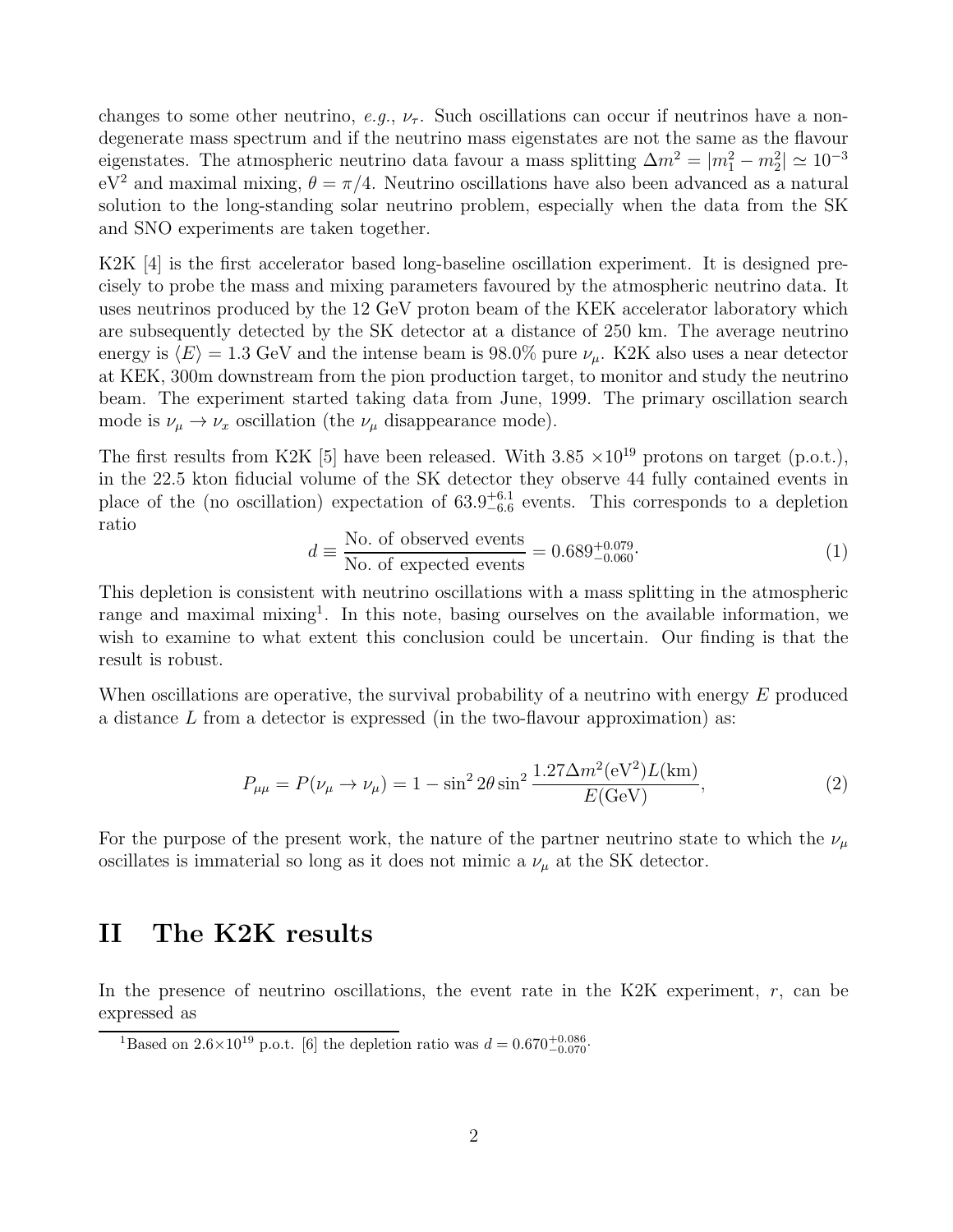$$
r = \int dE S(E) P_{\mu\mu}(E), \tag{3}
$$

where  $P_{\mu\mu}$  is given by (2).

The oscillation parameters  $\theta$  and  $\Delta m^2$  will be determined from the K2K data. The experiment is sensitive to  $(\Delta m^2, \sin^2 2\theta)$  around  $(10^{-3}$ eV<sup>2</sup>, 1) favoured by the SuperKamiokande experiment.

 $S(E)$  is the 'energy spectrum' of the neutrinos from KEK as detected at the Kamioka site. This spectrum is given by the convolution of the standard (no oscillation) neutrino energy spectrum  $\phi$  at the SK (far) detector, the interaction cross-section  $\sigma$ , and the detection efficiency  $\epsilon$  (all in differential form), integrated over the final state parameters, *i.e.*, symbolically,  $S = \int \phi \sigma \epsilon$ .

In the published literature there is information on  $\phi$  but not yet on the product  $\sigma$ . $\epsilon$  relevant for the far detector specification. As direct and accurate reconstruction of the spectrum is not possible, some indirect, approximate reconstruction was suggested by the K2K collaboration.

We have two sets of information in hand.

(i) The neutrino spectrum is considered to be practically zero above 5 GeV [4].

(ii) According to the K2K Monte Carlo simulation, for an exposure of  $3.85 \times 10^{19}$  p.o.t., assuming maximal mixing, we have the set of predictions for the event rate  $(r^{MC})$  for different  $\Delta m^2$  shown in Table 1:

| $\Delta m^2$ in eV <sup>2</sup>   1 × 10 <sup>-4</sup>   3 × 10 <sup>-3</sup>   5 × 10 <sup>-3</sup>   7 × 10 <sup>-3</sup> |  |  |
|-----------------------------------------------------------------------------------------------------------------------------|--|--|
|                                                                                                                             |  |  |

Table 1: The values of  $r^{MC}$  for different  $\Delta m^2$  determined from the K2K Monte Carlo calculations [5] for maximal mixing  $(\sin^2 2\theta = 1)$ .

# **III** Impact of different  $S(E)$

In the absence of direct information, a form for the spectrum was suggested [7] to be  $S(E) \propto$  $x^{\alpha}(1-x)^{\beta}$  with  $x = E/(5 \text{ GeV})$ . It fits the expected behaviour of  $S(E)$  at  $x = 0$  and 1 and has a particularly simple form. The overall normalization and the parameters  $\alpha$  and  $\beta$  were obtained by using a best fit to the data in Table 1. It was shown using this functional form of  $S(E)$  that the preliminary data from K2K are consistent with the  $\Delta m^2$  favoured by the SK atmospheric neutrino experiment.

Here, we ask the question: How sensitively does this conclusion depend on the form of  $S(E)$ ? To this end, we consider several different functional forms for the spectrum  $S(E)$ . For each, the best-fit values of the parameters are determined by minimizing

$$
\chi^2 = \sum_{i=2}^{4} \frac{(r_i - r_i^{MC})^2}{\sigma_i^2},\tag{4}
$$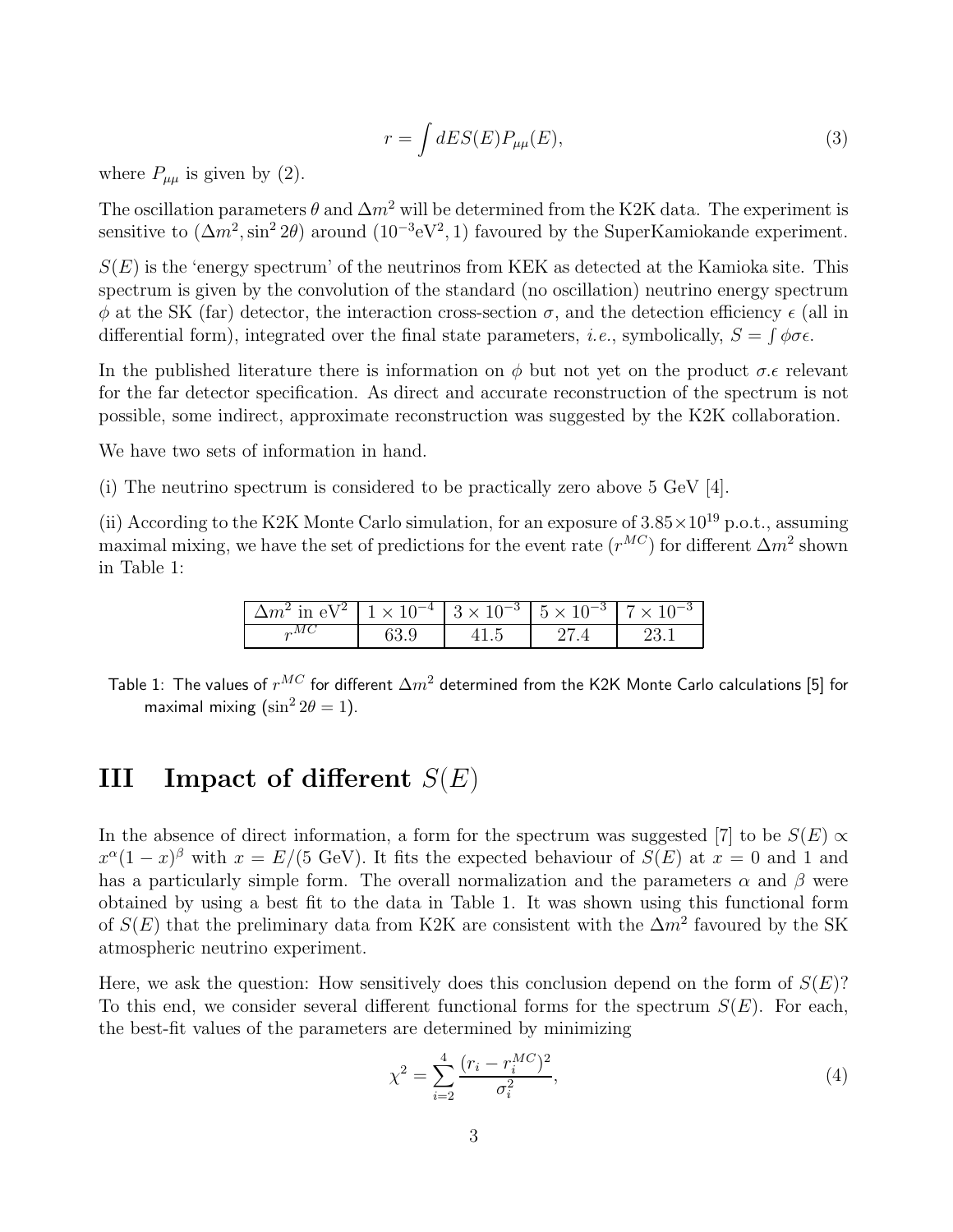where  $r_i$  is calculated using the chosen form of  $S(E)$  and  $r_i^{MC}$  is taken from the K2K Monte Carlo results of Table 1 and, as in [7],

$$
\sigma_i^2 = 44 + 0.01r_i^2. \tag{5}
$$

 $r^{MC}$  corresponding to  $i = 1$ , *i.e.*,  $\Delta m^2 = 1.0 \times 10^{-4}$  eV<sup>2</sup>, is used to determine the overall normalization constant N. In this way, in all cases the no oscillation limit is correctly reproduced. The functional forms that we have examined and the best-fit values of the parameters are listed in Table 2. These functions are plotted in Fig. 1.

| Jase          | functional                   | Normalization | best fit values |      |       |
|---------------|------------------------------|---------------|-----------------|------|-------|
|               | form                         |               | $\alpha$        |      |       |
| $\alpha$      | $Nx^{\alpha}(1-x)^{\beta}$   | 1370.7        | 1.14            | 2.78 | 0.044 |
| b             | $Nx^{\alpha}(1-x^2)^{\beta}$ | 518.3         | 0.85            | 3.81 | 0.063 |
| $\mathcal{C}$ | $Nx^{\alpha}(1-x^3)^{\beta}$ | 307.7         | 0.60            | 5.50 | 0.068 |
| d.            | $Nx^{\alpha}(1-x^4)^{\beta}$ | 215.7         |                 | 7.48 |       |

Table 2: The different parametrizations of  $S(E)$ , the best-fit values of the parameters, and the values of  $\chi^2$ .

All the above functions have a common nature in that they vanish at  $x = 0$  and 1 and rise to a maximum value at some intermediate energy. The actual neutrino spectrum as a function of the energy is expected to have rising and falling regions at the two ends and an intermediate region where its variation is rather slow. To mimic this feature, we have also considered two further cases where we have chosen the functional forms of Cases a and b of Table 2 but 'chopped' the function at the values of  $E$  where it achieves half the maximum value. Between these points,  $E_1$  and  $E_2$ , the function is assumed to be a constant. The points  $x_i = E_i/(5 \text{ GeV})$ ,  $(i = 1, 2)$  and the best-fit values of the parameters in these cases are presented in Table 3 and the functions exhibited in Fig. 1.

| Jase       | functional                    | Normalization | Half-Maxima |         | best fit values |  |       |
|------------|-------------------------------|---------------|-------------|---------|-----------------|--|-------|
|            | torm                          |               | $x_1$       | $x_{2}$ | $\alpha$        |  |       |
| $\epsilon$ | $Nx^\alpha(1$<br>$(x)^{\rho}$ | 13136.3       | 0.128       | 0.529   | 2.00            |  | 0.065 |
|            | $Nx^\alpha(1$                 | 3392.6        | 0.156       | 0.544   |                 |  | 0.047 |

Table 3: Parametrizations of  $S(E)$  with a constant region between  $x_1$  and  $x_2$  (see text). The best-fit values of the parameters and the values of  $\chi^2$  are shown.

We expect that the six rather different functional forms for  $S(E)$  that we have chosen adequately capture the possible uncertainties in the neutrino spectrum, cross-section, and detection efficiency. We make two remarks. Firstly, the fits are all of very low  $\chi^2$ . This is due to the comparatively large  $\sigma_i^2$  from (5) associated with each datum point. Secondly, we find that over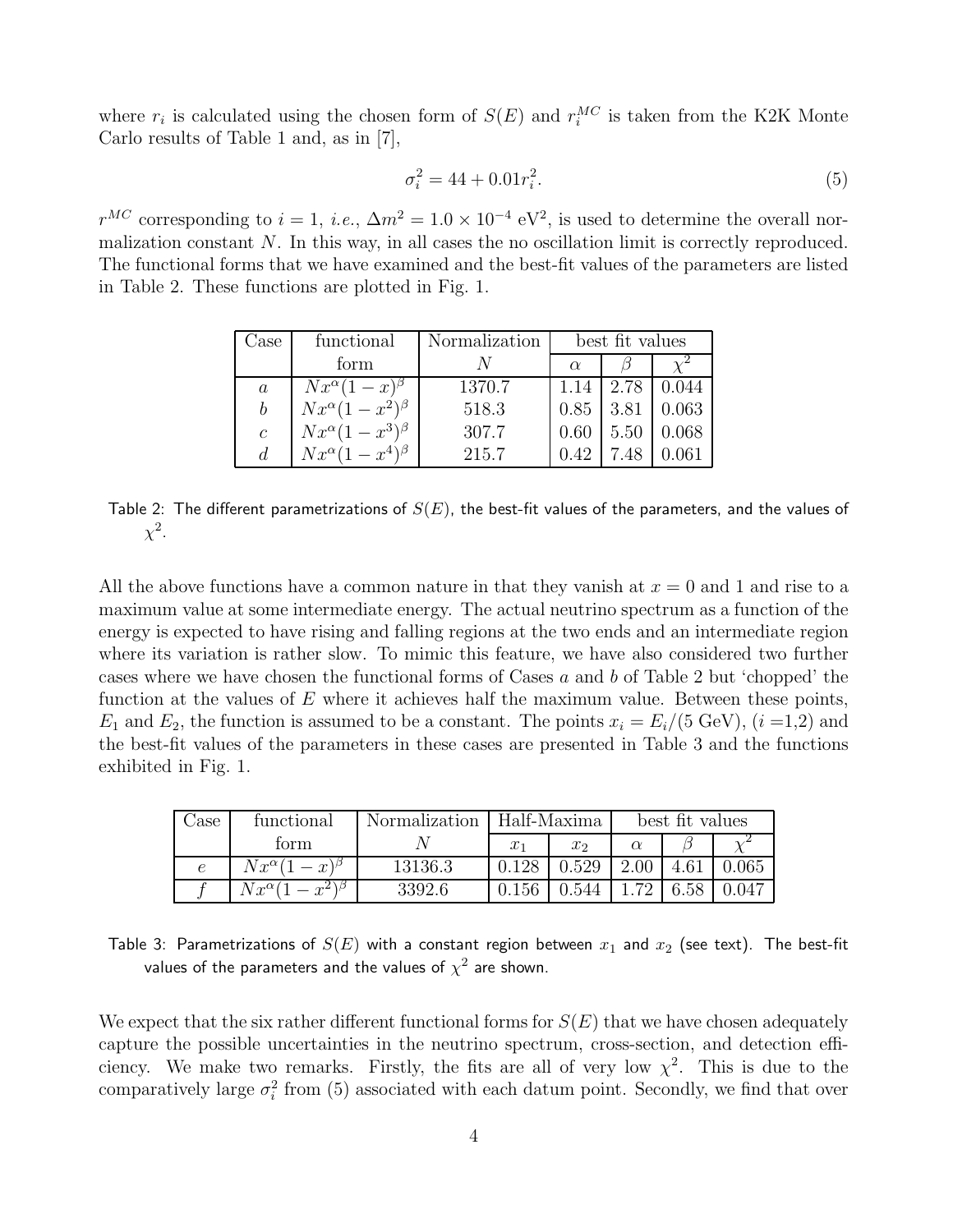a rather broad region in the  $(\alpha, \beta)$  parameter space around the best-fit points,  $\chi^2$  varies relatively little. In particular, the best-fit point we find in Case  $a$  is somewhat different from the one in [7] even though the functional forms are the same. For the latter we find a comparable but higher  $\chi^2$ .

After having obtained the six different functional forms of  $S(E)$  which best fit the Monte Carlo results of Table 1 we use them in (3) to obtain the predicted value for the number of events for the K2K experiment with  $3.85 \times 10^{19}$  p.o.t. These results are shown in Fig. 2 as a function of  $\Delta m^2$  for the maximal mixing case (sin<sup>2</sup>  $2\theta = 1$ ). The two horizontal lines are the 1 $\sigma$  range of the experimental observation. The intercepts of the curves with this experimental range determine the allowed values of  $\Delta m^2$  for the various cases. It is seen from Fig. 2 that the differences between the alternative cases  $(a - f)$  are comparatively marginal. There is a small spread in the lowest admissible values of  $\Delta m^2$  in the different cases. But as the data improve even this will be removed. Since we have chosen  $S(E)$  with a wide range of forms, it would not be unfair to conclude that the range of  $\Delta m^2$  which is favoured by the K2K data can be predicted in a robust fashion.

Motivated by the best-fit to the atmospheric neutrino data, in this work we have used maximal mixing, *i.e.*,  $\sin^2 2\theta = 1.0$ , in (2). The SK data restrict the mixing angle rather tightly and at 90% C.L. one can allow  $\sin^2 2\theta \gtrsim 0.9$ . How much would our conclusions be affected if the lower limit of  $\sin^2 2\theta$  is used in the analysis? We find, for example, for an  $S(E)$  of the form of Case a (see Table 2) the best fit point moves to  $(\alpha, \beta) = (2.39, 6.10)^2$ . The event rate as a function of  $\Delta m^2$  for this case is also shown in Fig. 2. Notice that a small region around  $2 \times 10^{-2}$  eV<sup>2</sup> is allowed for this case. A large improvement in the K2K systematic and statistical uncertainties will be able to exclude this option.

## IV Conclusion

The first results from the K2K long baseline experiment show a depletion in the number of events compared to the expectation. This is consistent with oscillations of the  $\nu_{\mu}$  to a neutrino of a different flavour with mass and mixing in the range favoured by the atmospheric neutrino results. In this note, we have shown that this conclusion is robust and is not altered even if the uncertainty in the initial neutrino spectrum, interaction cross-section, and detection efficiency are widely varied.

*Note added:* After the submission of the paper for publication, K2K announced results [8] based on  $4.8 \times 10^{19}$  p.o.t. They observe 56 events with a no-oscillation expectation of  $80.1^{+6.2}_{-5.4}$ . This corresponds to the depletion ratio (see Eq. (1))  $d = 0.699^{+0.051}_{-0.050}$ , consistent with the earlier result. We find using our analysis that for the different parametrizations of  $S(E)$  this corresponds to allowed ranges for  $\Delta m^2$  shown in Table 4. It is gratifying that the best fit point found by the K2K group for maximal mixing  $(\Delta m^2 = 2.8 \times 10^{-3} \text{ eV}^2)$  [8]) lies within the allowed range for all parametrizations considered.

<sup>&</sup>lt;sup>2</sup>This fit has  $\chi^2 = 9.74 \times 10^{-3}$ .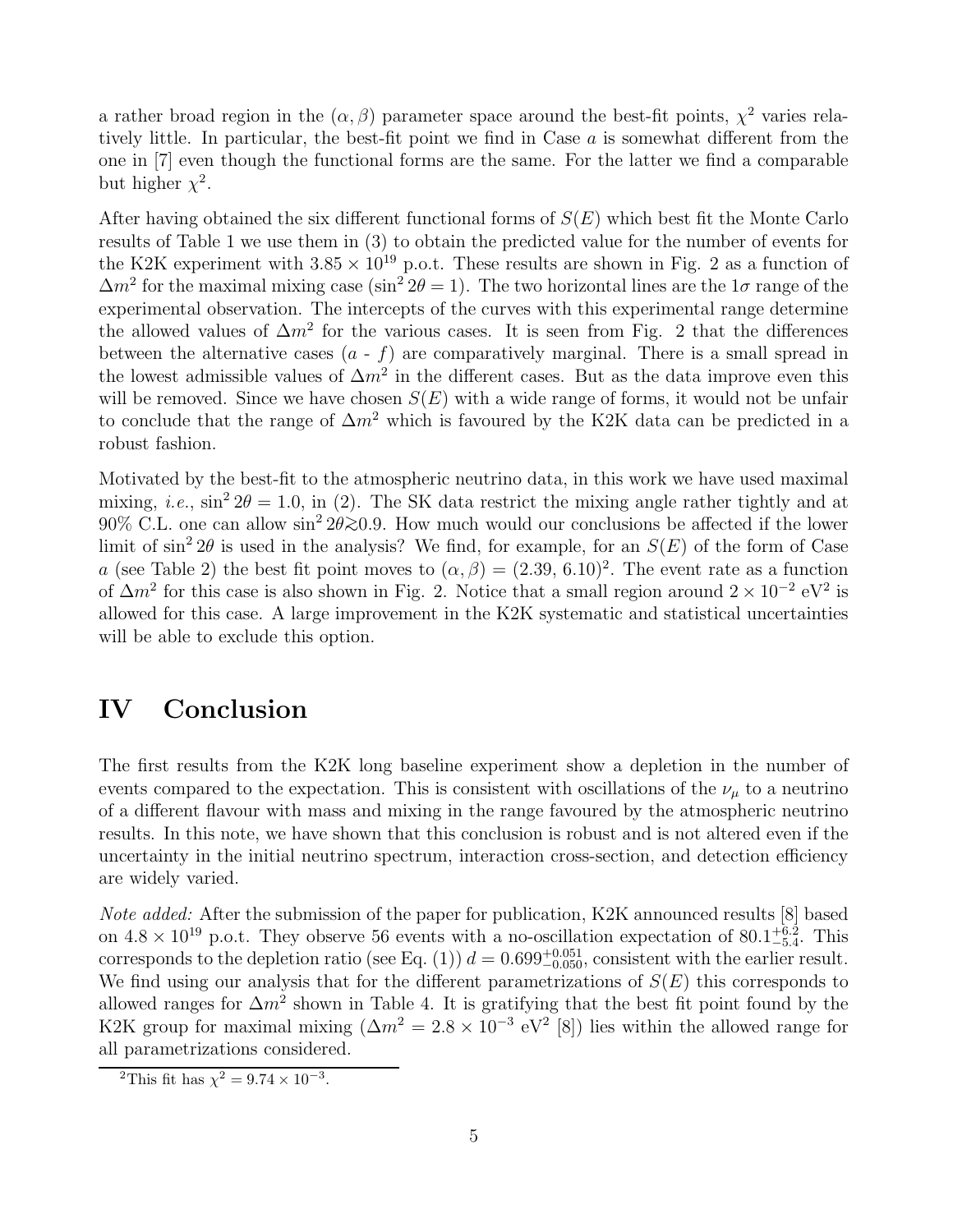| Case             | $\Delta m^2$ Limits (10 <sup>-3</sup> eV |       |  |
|------------------|------------------------------------------|-------|--|
|                  | Lower                                    | Upper |  |
| $\boldsymbol{a}$ | 1.57                                     | 3.61  |  |
|                  | 1.60                                     | 3.72  |  |
| $\mathcal{C}$    | 1.52                                     | 3.40  |  |
|                  | 22.48                                    | 25.06 |  |
| d.               | 1.47                                     | 3.73  |  |
|                  | 21.77                                    | 26.38 |  |

Table 4: The ranges of  $\Delta m^2$  allowed at  $1\sigma$  for maximal mixing by the latest K2K results[8] for the alternative parametrizations of  $S(E)$  (see Table 2). Notice that in cases (c) and (d) there are two allowed ranges.

# Acknowledgements

SB has been partially supported by St. Edmund's College, Cambridge, U.K., while the work of AR has been supported in part by C.S.I.R., India and D.S.T., India.

# References

- [1] Super-Kamiokande Collaboration, Y. Fukuda *et al.*, Phys. Rev. Lett. 81, 1562 (1998); S. Fukuda *et al.*, Phys. Rev. Lett. 85, 3999 (2000); T. Toshito, hep-ex/0105023 (to appear in the proceedings of 36th Rencontres de Moriond on Electroweak Interactions and Unified Theories, Les Arcs, France, 2001).
- [2] MACRO Collaboration, M. Ambrosio *et al.*, Phys. Lett. B 517, 59 (2001).
- [3] Soudan-2 Collaboration, W. W. M. Allsion *et al.*, Phys. Lett. B 449, 137 (1999).
- [4] K. Nishikawa, in Proceedings of the International Europhysics Conference on High Energy Physics, Budapest, Hungary, 2001. Transparencies available at www.hep2001.elte.hu
- [5] K2K Collaboration, S. H. Ahn *et al.*, Phys. Lett. B 511, 178 (2001); James E. Hill, hepex/0110034.
- [6] S. Boyd, hep-ex/0011039.
- [7] G. L. Fogli, E. Lisi, and A. Marrone, Phys. Rev. D 65, 073028 (2002).
- [8] K2K Collaboration, M. H. Ahn *et al.*, Phys. Rev. Lett. 90, 041801 (2003).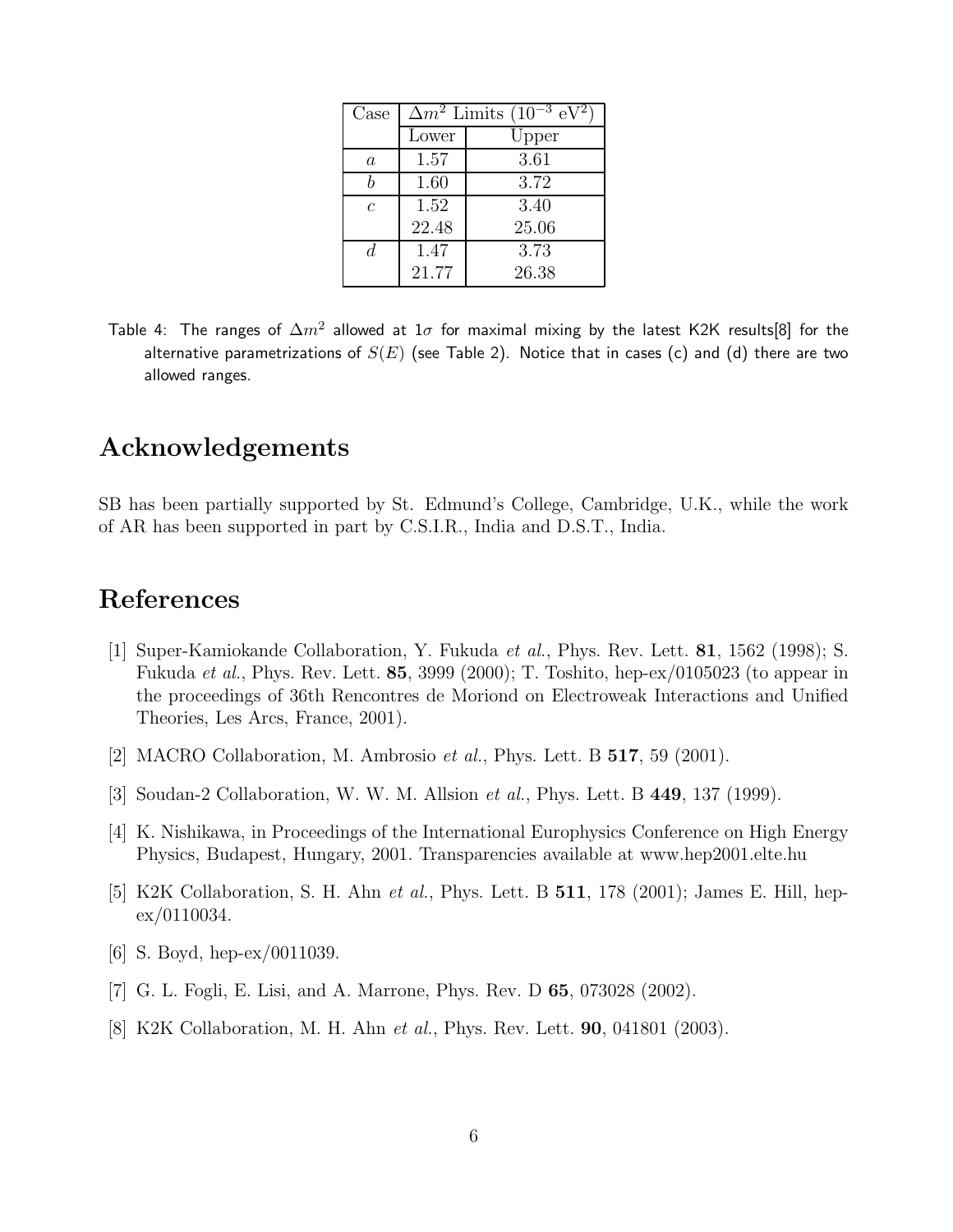

Figure 1: The spectrum  $S(E)$  as a function of E. The cases to which the different curves correspond are indicated (see Tables 2 and 3).